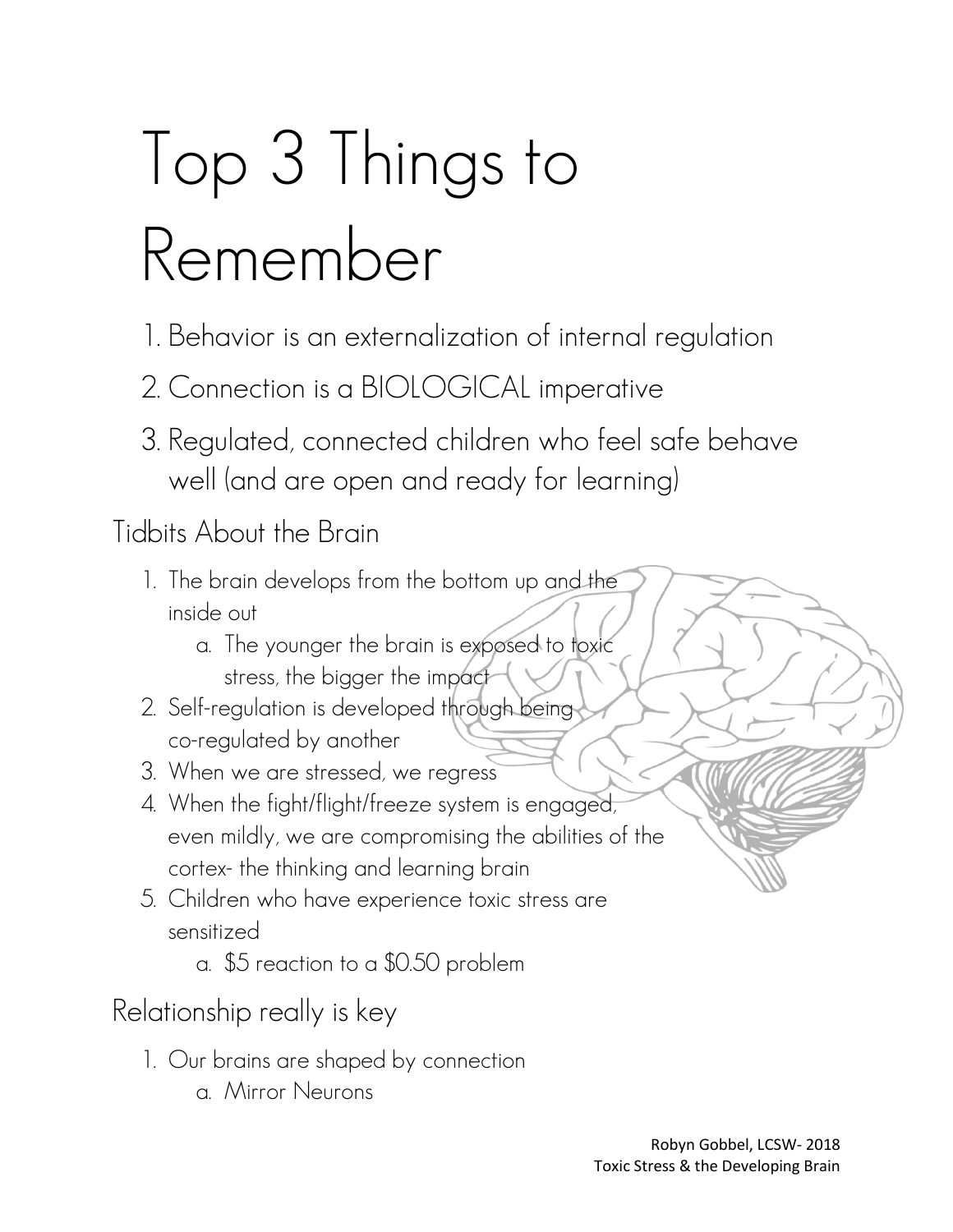## OK- Just Tell Me What To Do

- 1. Prioritize your OWN regulation. A dysregulated brain CANNOT help regulate another dysregulated brain
	- a. Create community and connections. Adults MUST
		- i. Have relationships where they feel seen, heard, and understood
		- ii. Partner/spouse
		- iii. Therapist
		- iv. Support group (Parenting with Connection on FB)
- 2. Regulate and connect with children outside of crisis times
	- a. Relationship is paramount
		- i. Focus on relationship between adult and child
		- ii. Foster relationships between children (siblings, peers, etc.)
		- iii. Help child feel "I belong here- you want me."
	- b. Help child know "We're a team- I'm on your side"
		- i. Choices & Compromise (compromising strengthens the cortex)
		- ii. Rituals
		- iii. Resolution not punishment
		- iv. "How can I help?"
- 3. Emphasize social/emotional learning
	- a. Teach kids about the brain and the impact of stress on the brain
		- i. Hand Model of the Brain
		- ii. YouTube
			- 1. Why Do We Lose Control of Our Emotions
			- 2. Search "Teach about Amygdala"
		- iii. Books about the Brain (for kids):
			- 1. Toby the Tiger Tamer
			- 2. Hey Warrior
			- 3. Please Explain Anxiety to Me
		- iv. Books about Mindfulness
			- 1. Sitting Still Like a Frog
			- 2. Moody Cow
			- 3. A Still Quiet Place for Teens
	- b. Teach kids ways to find regulation and encourage them to do so
	- c. Conflict resolution skills
	- d. Interpersonal Skills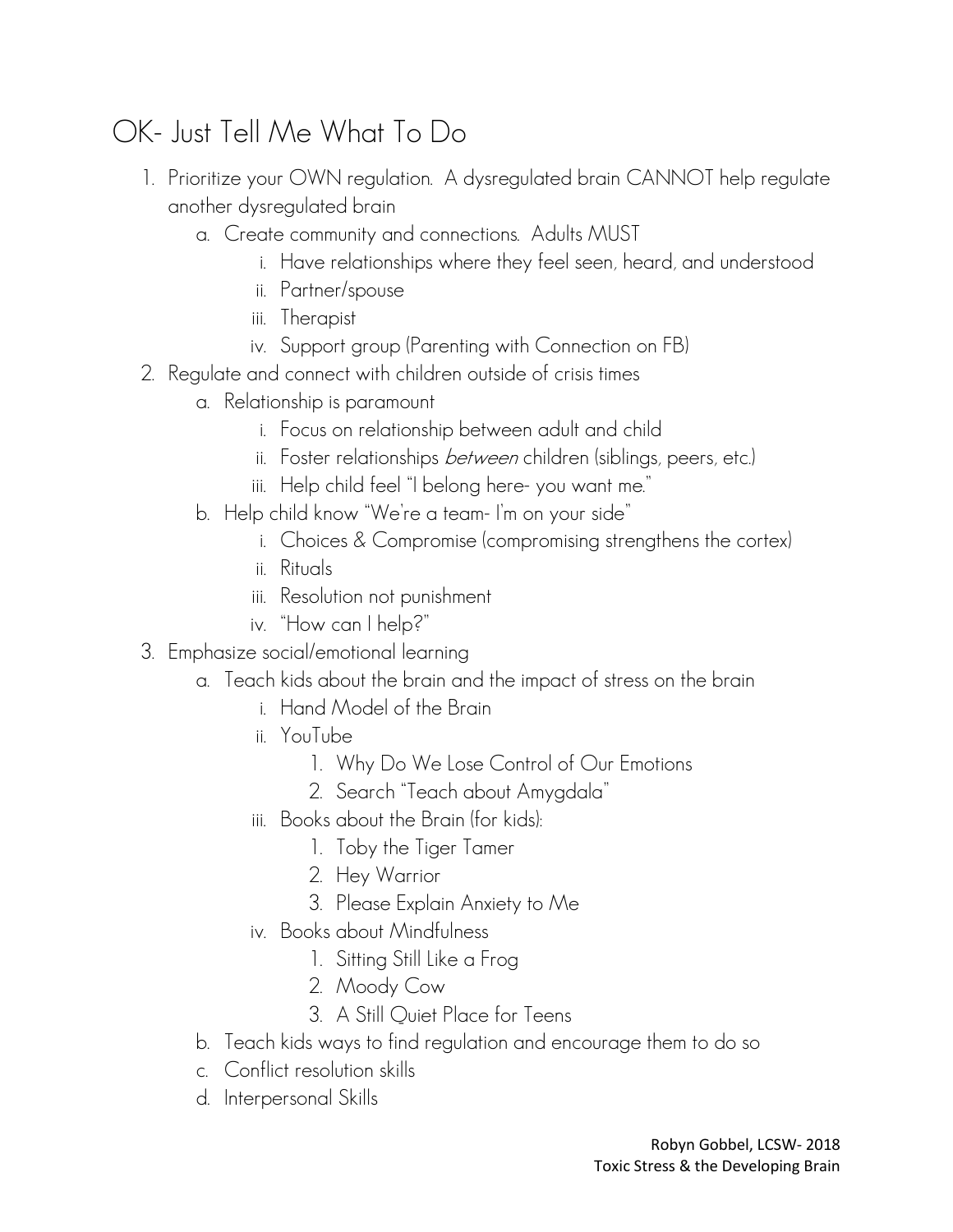- 4. Incorporate Movement & Playfulness Into Lessons
	- a. Playfulness
		- i. Playfulness decreases stress and regulates the brain
		- ii. Playfulness signals "I'm safe" to the defensive brain
		- iii. Playfulness says "I really like being with you"
		- iv. Fun and novelty releases dopamine in the brain, which is linked to improved memory and attention (Jensen, 2005)

#### b. Movement

- i. Combining movement with learning improves learning/academic outcomes (Mullender-Wijnsma, 2015)
- ii. Movement provides proprioceptive and vestibular input which regulate the lower portions of the brain.
- iii. Change our emotional state by changing our physical state

### Summary

- Toxic stress, early and on-going trauma all change the brain
- Connection is a biological imperative
- Self care above all else- use our mirror neuron system!
- Connect before Correct
- Focus on relationships
- Does the child know you're on their team??
- Regulation thru movement and playfulness

#### Additional Resources

- Trust Based Relational Intervention
	- o child.TCU.edu
	- o The Connected Child by Purvis & Cross
- Paper Tigers Documentary- Trauma Informed Schools
- <https://beaconhouse.org.uk/useful-resources/> (tons of amazing trauma resources)
- Complex Trauma in Children & Adolescents- White Paper
	- o [https://www.nctsn.org/sites/default/files/resources//complex\\_trauma\\_in\\_chil](https://www.nctsn.org/sites/default/files/resources/complex_trauma_in_children_and_adolescents.pdf) dren and adolescents.pdf
- Child Trauma Academy
	- o <http://childtrauma.org/>